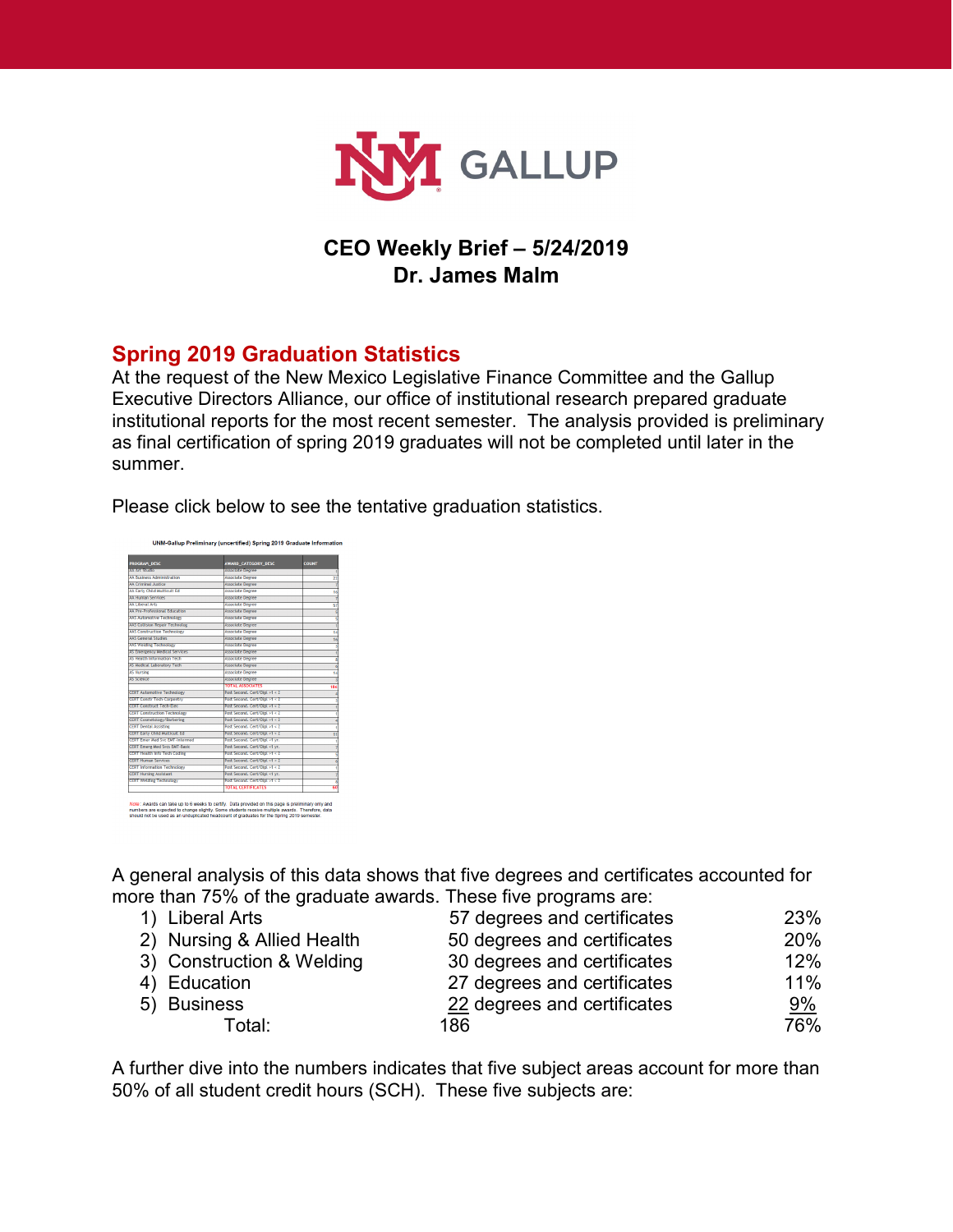| 1) Nursing & Allied Health | 2,542 SCH | 13% |
|----------------------------|-----------|-----|
| 2) English                 | 2,574 SCH | 13% |
| 3) Mathematics             | 2,272 SCH | 11% |
| 4) Biology                 | 1,656 SCH | 8%  |
| 5) Chemistry               | 1,292 SCH | 6%  |
| Total:                     | 10,336    | 51% |

These numbers indicate to me that we are, indeed, serving our mission as both a general education transfer institution and a completion hub, particularly in the nursing and allied health areas. Upon certification of the final figures, we can make further analyses.

#### **Local Advisory Board**

Our local advisory board held their regularly scheduled meeting on Tuesday, May 21<sup>st</sup>. Please refer to the [local advisory board web page](https://gallup.unm.edu/administration/localboard/) to see the agenda and full board packet. This meeting was the last that Dr. Jerry Dominguez was in attendance as our branch liaison from main campus. We wish Jerry all the best as he enters retirement, and thank him for his years of service to our UNM-Gallup campus.

Board Secretary Christy Butler met with McKinley County election officials this week to discuss the upcoming November board member general election. Those board members who have expiring terms in November are:

- Olin Kieyoomia, Vice Chair, Position 4
- Gerald O'Hara, Position 5
- Teri Lynn Garcia, Position 3

Please refer to the [listing of board members and terms](https://gallup.unm.edu/administration/localboard/boardmembers.php) for further details.

#### **Rhino Health Navajo Appreciation Day**

I attended Navajo Appreciation Day last Saturday as sponsored by Rhino Health, Inc. This was a wonderful opportunity for community members to attend the open house and tour the facilities. I was accompanied by my 3-year-old daughter Emma and we enjoyed hot dogs and chips as well as a visit with Mark Lee, Rhino Health, Inc. CEO.

I also had a chance to meet Navajo Nation Vice President Myron Lizer at the banner signing table. We were able to chat about economic development and tribal business enterprises.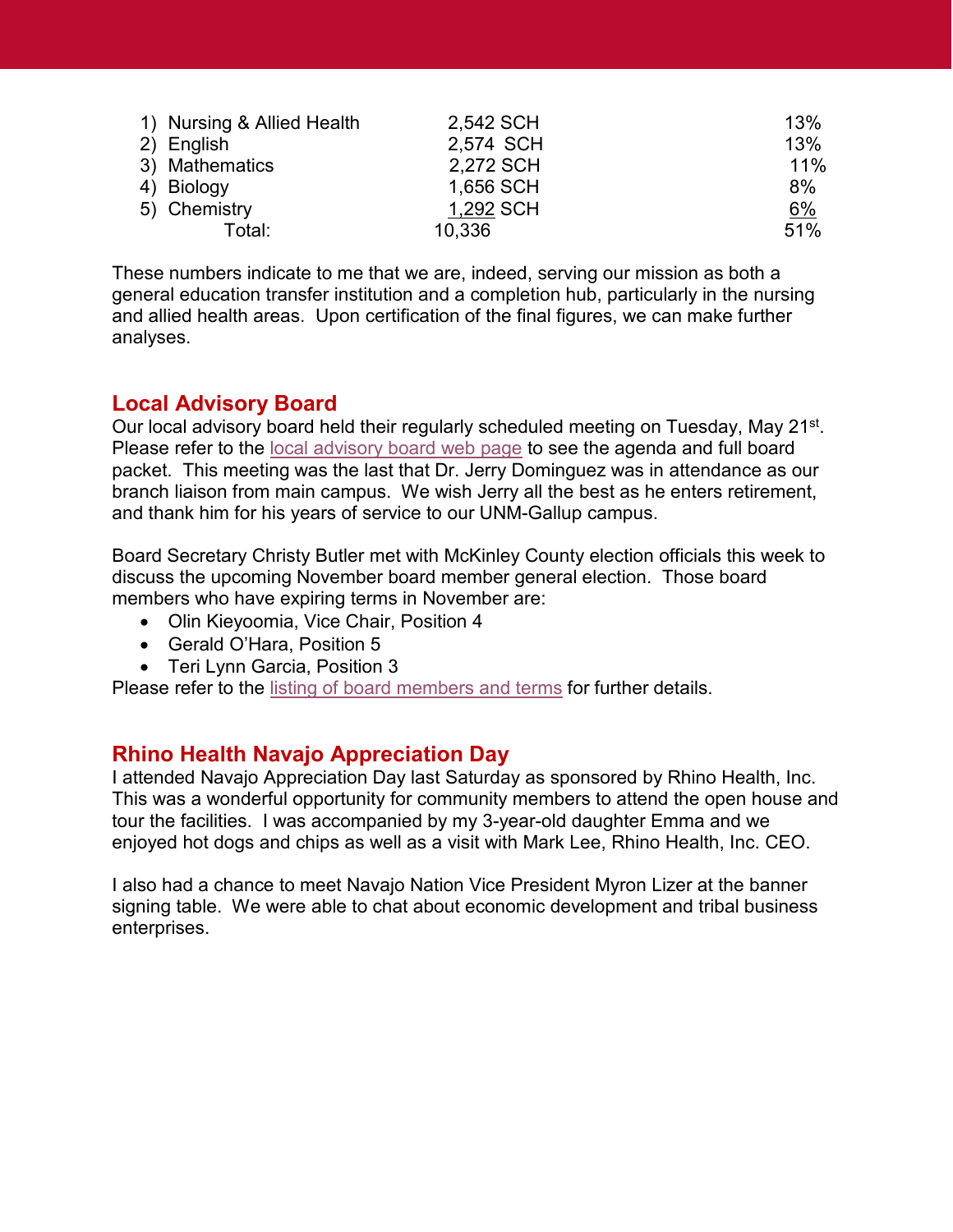



#### **Staff Appreciation Luncheon**

Thursday was the staff appreciation luncheon which was a great opportunity to recognize the work of our staff and enjoy some relaxed time together. Staff play such an integral part in the operations of our campus and I am grateful they are part of our shared governance structure. We welcome the newly organized staff group to our four formally recognized constituency groups which include the elected officials on our local advisory board, student senate and faculty assembly.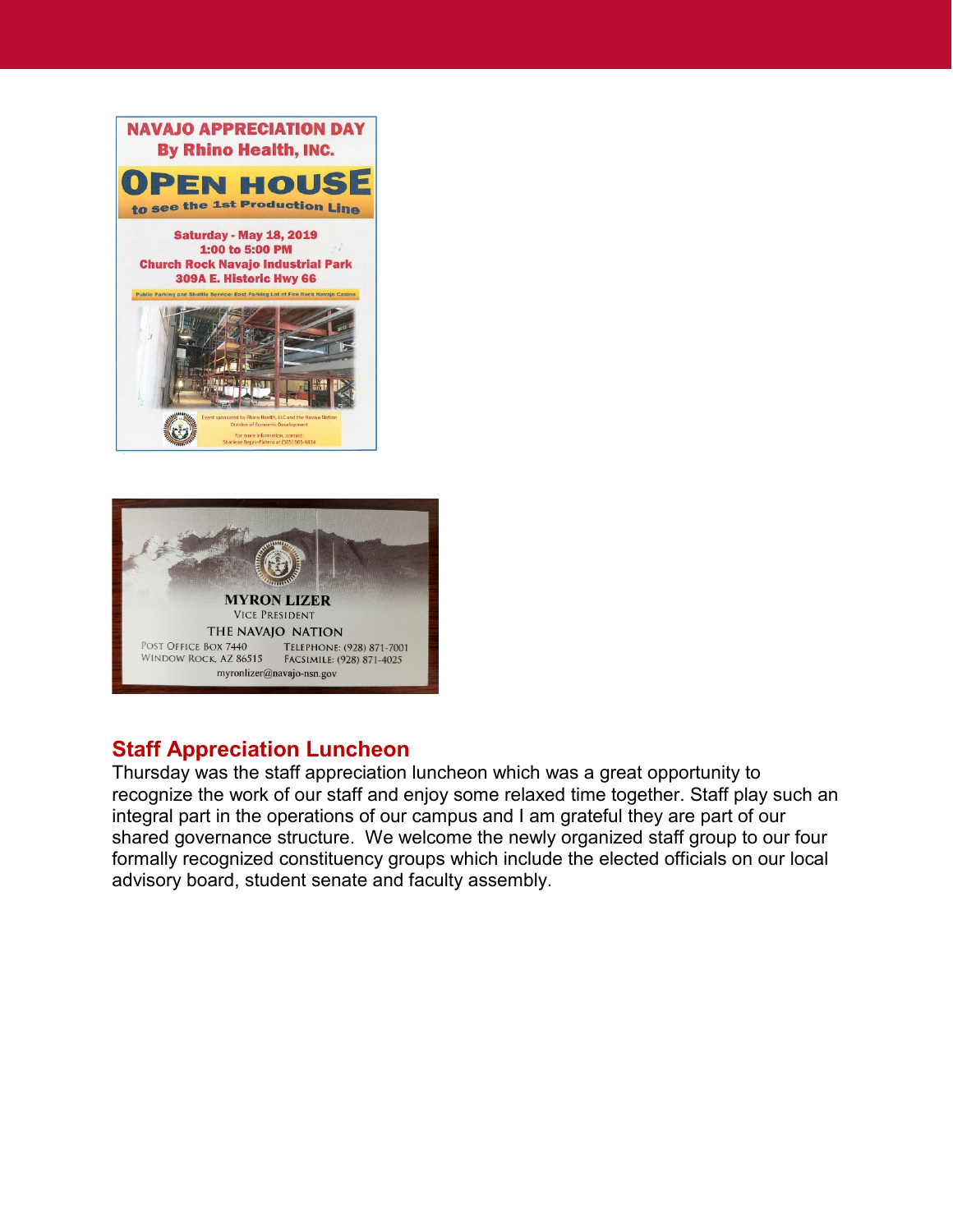





# **Gallup Executive Directors Alliance**

On Friday of this week, I will deliver our spring 2019 graduation information and the [environmental scan](https://gallup.unm.edu/ir/) to the civic leaders of the Gallup Executive Directors Alliance which is chaired by Representative Patty Lundstrom.